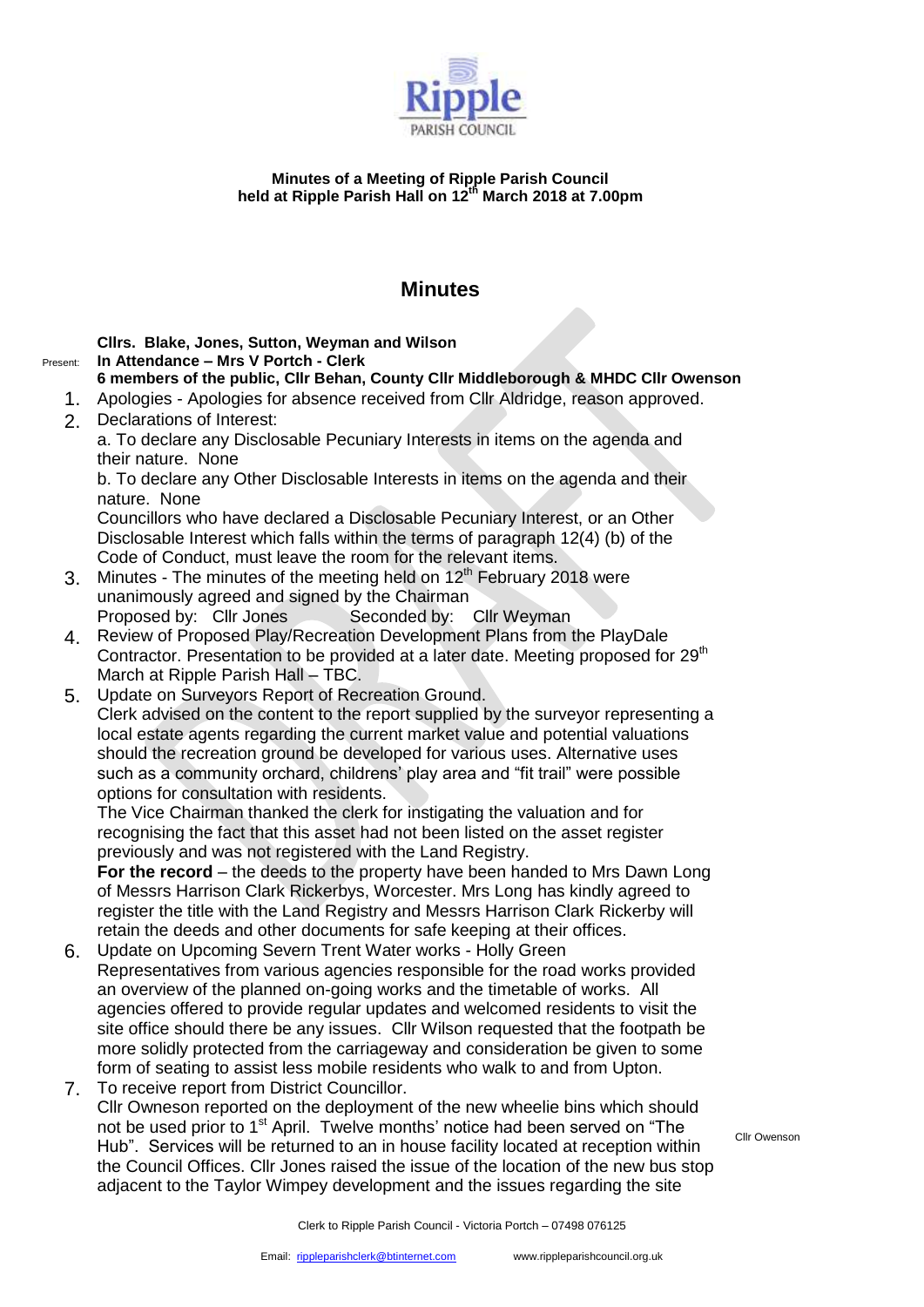levels. Cllr Owenson reported that the Enforcement Officer was reviewing the matter.

Cllr Owenson left the meeting at 8.00pm.

8. To receive report from County Councillor.

Cllr Middleborough apologised for his absence from the last meeting which clashed with Kempsey Parish Council meeting. Cllr Jones requested an update to the "test pits" that were dug surround Ripple and Uckinghall. These were related the the call for mineral extraction sites from WCC. The proposed extraction from Fish Meadow and provision of a rowing lake as part of the reinstatement will be showcased by Cemex at a public meeting in Upton Library. Cllr Sutton asked if WCC had considered removal of The Hub following MHDC example, it was confirmed that the facility will be reviewed.

The various options for the A38/A4104 junction were subject of ongoing consideration, the three armed junction option was currently the preferred option. Cllr Middleborough left the meeting in order to attend the Kempsey Parish Council Meeting.

- 9. Progress reports from:
	- a. Clerk

General administration of correspondence, emails and post. Administration of Lengthsman Scheme. Minutes of last meeting. Uploading of documents to WCC website on-going as part of migration from existing website for compliance. Research into acquisition of domain. Discussions regarding Section 106 funds and potential projects. Follow up with contractor regarding play equipment contractor. Research into draft Grant and Donation policy. Investigation into appropriate leisure equipment suitable for the recreation ground. Research into projects for P3 funding application. Communication with MHDC and Fortis Housing regarding grass cutting, discussion with contractor regarding renewal of contract for 2018 season – approved by RPC and agreed with contractor. Review of asset register and arrangement for professional advice and valuation of recreation ground which has to date been omitted from the register to date. Letter sent to UVT regarding on-going support.

b. Management Group

Management Group met to review on-going issues and set agenda for this meeting. Review of minutes of last meeting. Discussion regarding feasibility of potential projects for Section 106 funding within parish. Review of the various proposed planned road works affecting Upton. . Chairman attended Upton Town Partnership. Review of communication best method of consultation regarding recreation ground, proposed inclusion of details with annual Chairman's Report and invitation to Annual Parish meeting. **Chairman** 

c. Finance Group & Approval of Invoices

Cheques from last meeting distributed. Ledger updated.

At the previous meeting it was unanimously agreed to transfer the sum of £5,000 from the deposit account to the current account. Proposed by: Cllr Blake Seconded by: Cllr Jones. Preparation for year end and review of audit report and procedures for compliance and completion of annual return. Preparation of documents for uploading to website for compliance with Transparency requirements.

d. Urgent Decisions Group

Flowers for Mrs Long as appreciation for assistance with land registry and title issues relating to the recreation ground. Clerk

e. Planning Group (schedule circulated)

Ripple Parish Council – Planning Applications as at 6 March 2018

| Application<br>Number | Location                              | Proposal                                                                       | <b>Status</b>    |
|-----------------------|---------------------------------------|--------------------------------------------------------------------------------|------------------|
| 18/00147/FUL          | Land at (OS 8751 4007)<br>Upon Severn | Strensham Road Naunton Upton Erection of general purpose agricultural building | Pending decision |

Cllr Middleborough

Clerk

Chairman

Clerk to Ripple Parish Council - Victoria Portch – 07498 076125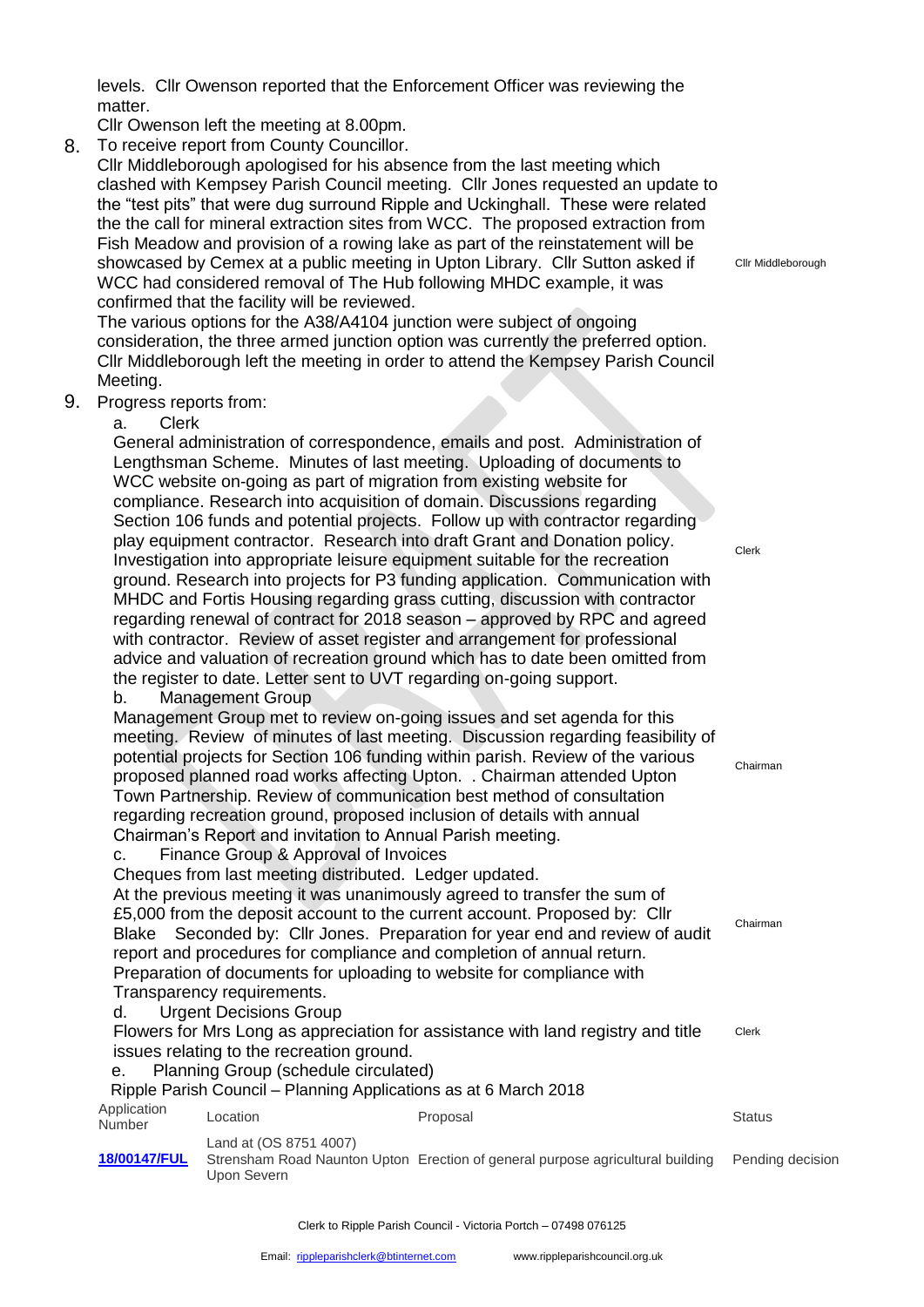|                                 |                               | 2 Ploughfield Close Holly Green<br>18/00321/CLPU Upton Upon Severn, Worcester<br>WR80RY                                                                                                         | Application for a Lawful Development Certificate<br>for a proposed rear single storey extension                                                                                                                                                                                                               | Pending decision                          |
|---------------------------------|-------------------------------|-------------------------------------------------------------------------------------------------------------------------------------------------------------------------------------------------|---------------------------------------------------------------------------------------------------------------------------------------------------------------------------------------------------------------------------------------------------------------------------------------------------------------|-------------------------------------------|
|                                 | 17/01782/OUT                  | Oakford Naunton Upton Upon<br>Severn, Worcester WR8 0PZ                                                                                                                                         | Outline application for one residential unit with all<br>matters reserved                                                                                                                                                                                                                                     | Pending decision                          |
|                                 | 18/00085/FUL                  | The Cottage Tewkesbury Road<br>Upton Upon Severn Worcester<br>WR8 0PU                                                                                                                           | Use of land for alteration of existing access to<br>provide improved field and residential access on<br>A38                                                                                                                                                                                                   | Pending decision                          |
|                                 | 18/00148/FUL                  | Land at (OS 8751 4007)<br>Strensham Road Naunton Upton<br>Upon Severn                                                                                                                           | Temporary use of land for the siting of a timber<br>cabin for occupation by a rural worker                                                                                                                                                                                                                    | Pending decision                          |
|                                 | 18/00087/FUL                  | Grove House Yard Tewkesbury<br>Road Upton Upon Severn                                                                                                                                           | Proposed Extension of Existing Commercial Yard<br>to Provide Car Parking and Access Road with<br>Landscaping                                                                                                                                                                                                  | Pending decision                          |
|                                 | 18/00113/HED                  | Hedgerow At (Os 8561 4095)<br>East Waterside Upton Upon<br>Severn                                                                                                                               | Removal of 0.7 km of hedgerow                                                                                                                                                                                                                                                                                 | Pending decision                          |
|                                 | 17/01858/HP                   | 29 The Woodlands Ryall Upton<br>Upon Severn Worcester<br>WR8 0PQ                                                                                                                                | Erection of a single storey brick and glass<br>extension off the conservatory                                                                                                                                                                                                                                 | Pending decision                          |
|                                 | 18/00050/HP                   | The Old Rectory The Cross<br>Ripple, Tewkesbury GL20 6HA                                                                                                                                        | Replace external cellar steps with new and<br>construct rear lobby/porch.                                                                                                                                                                                                                                     | Pending decision                          |
|                                 | 18/00051/LB                   | The Old Rectory The Cross<br>Ripple, Tewkesbury GL20 6HA                                                                                                                                        | Replace external cellar steps with new and<br>construct rear lobby/porch.                                                                                                                                                                                                                                     | Pending decision                          |
|                                 | 18/00031/HP                   | <b>Byewater Rectory Lane Ripple</b><br>Tewkesbury GL20 6HQ                                                                                                                                      | Garage conversion with new roof and lantern,<br>porch extension, changes to fenestration including Pending decision<br>a bay window to front elevation, and removal of<br>chimney                                                                                                                             |                                           |
|                                 | 18/00020/HP                   | The Orchards Naunton Upton<br>Upon Severn Worcester<br>WR8 0PZ                                                                                                                                  | Single storey side extension and conversion of<br>existing garage into an annex.                                                                                                                                                                                                                              | Pending decision                          |
|                                 | 17/00372/OUT                  | East Waterside, Upton Upon<br>Severn, Worcester, WR8 0PB                                                                                                                                        | Land North East of Upton Marina, Outline planning application for the erection of up<br>to 70 residential units with all matters reserved<br>except for means of access.                                                                                                                                      | Pending decision                          |
|                                 |                               |                                                                                                                                                                                                 |                                                                                                                                                                                                                                                                                                               |                                           |
|                                 |                               |                                                                                                                                                                                                 |                                                                                                                                                                                                                                                                                                               |                                           |
|                                 | f.                            | <b>Staffing and Training Group</b>                                                                                                                                                              |                                                                                                                                                                                                                                                                                                               | Cllr Blake                                |
|                                 |                               | Distribution of communications.<br>Communications Update - Face Book/Speed Watch / Website.                                                                                                     |                                                                                                                                                                                                                                                                                                               | Cllrs Aldridge/Wilson/Clerk               |
| 10.                             |                               |                                                                                                                                                                                                 | Footpaths Update. Written report provided by Mr Goddard and read out by the                                                                                                                                                                                                                                   | Chairman/Mr Goddard                       |
|                                 | Chairman.<br>RPC to consider. |                                                                                                                                                                                                 | Grants and Donations. Clerk reported that an application for a donation towards<br>the upkeep of St Mary's Church had been received from the Church Warden.<br>Clerk to request an application be completed by the Church Warden in order for                                                                 | Chairman/Cllr Aldridge                    |
|                                 |                               | Section 106 Funding Update & Recreation Ground Landscaping.<br>Pennywell development is still awaited.                                                                                          | Cllr Jones reported that he had requested details of the section 106 funds made<br>available to Upton Town Council from MHDC. Confirmation from MHDC with<br>regard to a Deed of Variation in respect of the Section 106 funds from the                                                                       | Chairman/Cllr Jones                       |
|                                 |                               | Upton Upon Severn Traffic Issues.                                                                                                                                                               | Transport issues relating to the gas main replacement in Upton and the raising of<br>the A4104 were covered previously. Representatives from the agencies updated                                                                                                                                             | Chairman                                  |
| 11.<br>12.<br>13.<br>14.<br>15. |                               | the meeting on the timetable.<br>Resident Input - TurnBac (Bus Services) & A4104/A38 Junction.<br>Gloucester would benefit residents.<br>Litter Issues. (Keep Britain Tidy Nationwide Campaign) | Chairman reported that the campaign had received recognition in the Malvern<br>Gazette. Cllr Jones suggested that Stagecoach Group who run an excellent<br>service between Tewkesbury and Gloucester and Cheltenham might be<br>approached when the tender is up for renewal. A service between Worcester and | Chairman/Cllrs Owenson &<br>Middleborough |

Clerk to Ripple Parish Council - Victoria Portch – 07498 076125